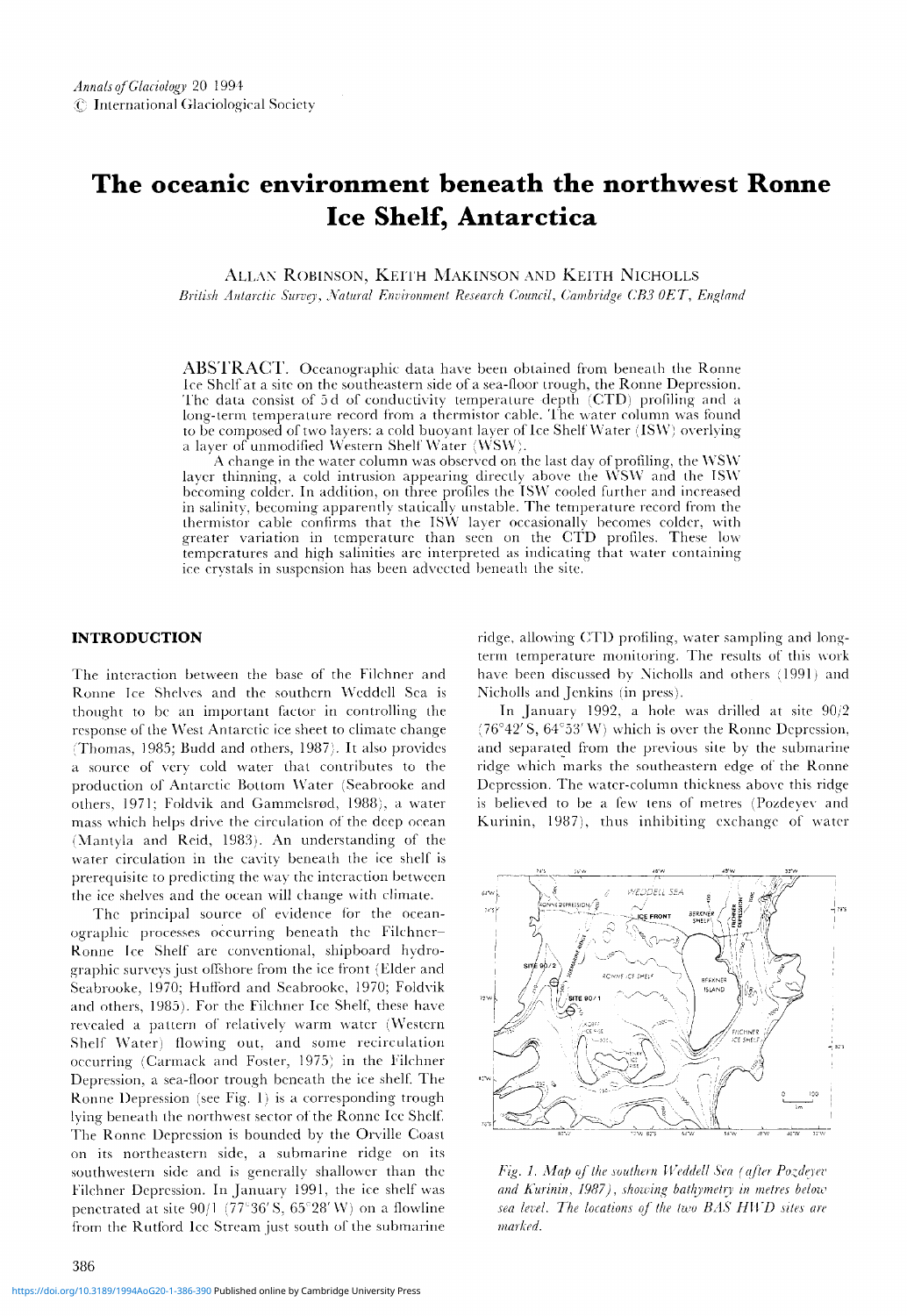between the two sites and suggesting that the oceanographic regime at site 90/2 might be different from that found at site *90/1.*

In this paper, we describe the data collected at site 90/2 and draw conclusions about oceanic processes and circulation in the Ronne Depression.

## **RESULTS**

.\ hot-water drill (H\VD) (Makinson, in press) was used to create an access hole and then maintain it for 5 d. During this period, CTD profiles and water samples were collected using a miniature combined CTD sonde and water sampler. The accuracy of the CTD sensors was:  $\pm 0.1 \,\mu s \,\mathrm{m}^{-1}$  ( $\sim \pm 0.01$  practical salinity units (psu)),  $\pm 0.01^{\circ}$ C,  $\pm 2$  dbar. Before leaving the site, thermistor cables were deployed through the hole to monitor temperatures in both the water column and the overlying ice. Measurements made during the drilling gave an ice thickness of 541 m. CTD profiling showed the sea floor is at a pressure depth of870 dbar with the ice-shelf base at 480 dbar.

## **The CTD profiles**

Figure 2 shows a time sequence of potential temperature  $\langle \Theta \rangle$  and salinity (S) profiles, with the salinities of relevant water samples marked. The water column consists of two lavers: a layer of Ice Shelf \Vater overlying a layer of Western Shelf Water. This is the first and perhaps most important result, that unmodified WSW has been found at a site 200 km from the ice front.

It is apparent that there is a change in the shape of both  $\Theta$  and S profiles during the sequence, with the lower layer becoming much thinner and a temperature inversion appearing above it. This change occurred during a gap in the profiling sequence caused by a break-down in the H\VD system, and was used to split the profiles into two groups, called A and B. Three profiles marked with asterisks in Figure 2 were excluded from group B because of the anomalously high salinities in the upper layer of those profiles. The water-sample salinities do not agree well with the related salinity profiles. This is probably because of flushing and freezing problems with the miniature water samplers. Approximately half of the collected \vater-sample data was discarded because of anomalously low salinities (varying from 33 psu to  $0$  psu), but the remainder were within about 0.03 psu of the related salinity profiles. The specific causes are believed to be failures in the pressure-compensation mechanism of the water sampler  $(Richards and Melling, 1987)$  and inadequate flushing of the taps on the water sampler before decanting the sample, allowing contamination of some samples with fresh water from the borehole. Other groups have experienced lack of agreement between the salinity of water samples and CTD measurements from beneath ice shelves (Foster, 1983) and in particular with this type of watcr sampler (personal communication from E. Fahrbach). As a consequence, we do not place much reliance on the water-sample salinity data.

Figure 3 ( $\Theta$ -S plot with depths marked on the



*Fig.* 2. *Sequence of potential temperature and salinify profiles, showing how the structure of the water column changed over* the 5*d* the HWD hole was open. The *sequence is not linear in time, and the large arrow marks a 2 d period in which no profiling occurred. ProJiles were split into two groups A and B (see text) I.uhich are separated ~y the* 2 *d gal), Profiles to the right of the arrow were measured on the final dcq of profding. The three profiles indicated with small arrows were excluded .Fom group R because of azwmalous[v high salinities at the top qf the water column. a. Temperature profiles: profdes are consecutively shifted*  $+0.12^{\circ}C$  *to the right. b. Salinity profiles: profiles are consecutively shifted*  $+0.1$  *psu to the right. Dots mark water-sample salinities with lines attaching them to the relellant jnofile. The water-sample salinities have been shifted by the same amount as the related profile.*

profiles) is a  $\Theta$ -S plot of the means of the profiles composing groups A and B. It highlights the different  $\Theta$ -S characteristics of the two groups of profiles. Group B has a slightly fresher and colder WSW lower layer and a slightly colder ISW upper layer than group A. The main difference in the shapes of the group  $\overline{B}$  and group  $\overline{A}$ profiles may be explained either as the intrusion of a colder water mass just above the WSW or as the replacement of the WSW in group A with a colder, fresher and thinner layer of WSW. The latter explanation would suggest that the temperature inversion in group B is a transitory feature.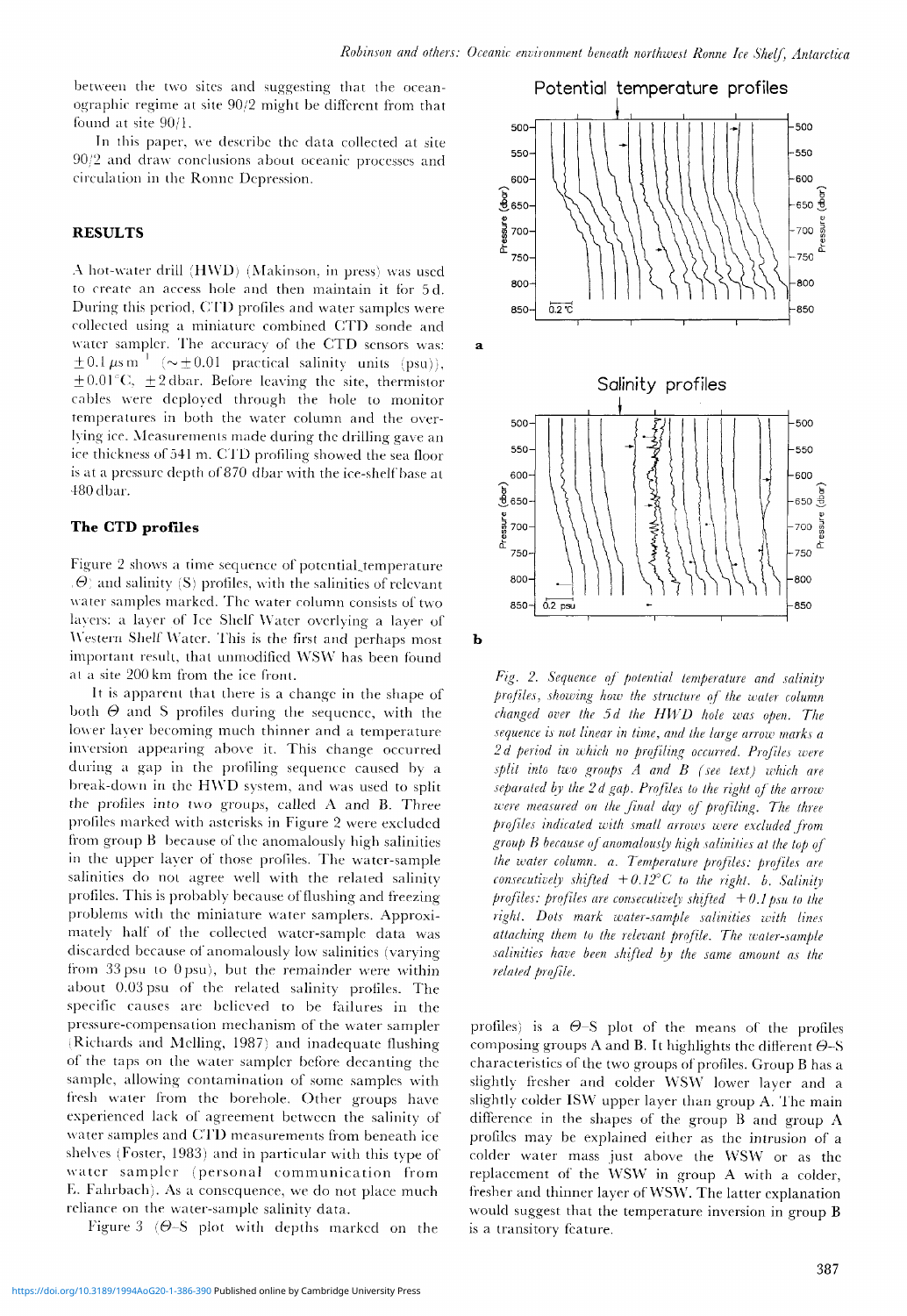

*Fig.* 3. Mean profiles of potential temperature and salinity *for groups A and B (see Fig.* 2). *Lines on the lefthand side* are potential temperature  $(\Theta)$  and those on the *righthand side are saliniry. In both cases, group A profiles are indicated kv the bold lines.*

## **The "unstable" profiles**

The three profiles excluded from group B are shown in more detail in Figure 4. They are all characterized by anomalously high salinities and temperature inversions in the upper layer. The salinities shown in Figure 4b and c are as high as those in the lower (WSW) layer, giving a large density inversion which should cause the water column to overturn vigorously. The result of such overturning would be a homogenized water column which, as can be seen from Figure 2, does not happen. Because overturning has not occurred, the density inversion, implied by the CTD data, cannot be real. Two possible explanations for this are that the conductivity cell on the CTD probe has produced erroneous data or there is a suspension of ice crystals present in the water column. A mechanism by which the conductivity cell can read high is not obvious, since contamination of the cell usually leads to a reduction in measured conductivity. In addition, the data show no evidence of electronic problems in the probe. The latter explanation, that there is a suspension of ice crystals in the water column, does not fit the data well either, since the temperature on all three profiles is between  $0.01^{\circ}$  and  $0.1^{\circ}$ C above the in situ freezing point, and the presence of icc crystals in thermal eq uilibrium would lead to the water being at the in situ freezing point. If we consider the group B mean temperature profile and the in situ freezing-point profile, we find that the temperature profile of Figure 4c bisects them, indicating that the Figure 4c temperature profile would be produced by mixing constant proportions (with depth) of group B ISW with water at the appropriate pressure-freezing point. This hypothesized water mass with a temperature at the freezing point, which we will call cold ISW. could contain frazil icc (see Foldvik and Kvinge, 1974). With this interpretation, the presence of icc crystals in the water column results from advection and mixing between two different ISW masses, in one of which ice crystals have formed. Because of the difference





 $Fig. 4. \Theta$  and *S* profiles of the three excluded profiles, with *the in situ freezing point marked ~y the dotted tine.*

between turbulent and molecular thermal diffusivities. the ice crystals have not yet melted, i.e. the proportion of ice crystals in the water column beneath this site is controlled by turbulent diffusion and advection between cold ISW and group B ISW, but the time-scale for them to melt in the new composite water mass is controlled by the molecular diffusion of heat. Order-of-magnitude calculations indicate that at the bottom of the salinitv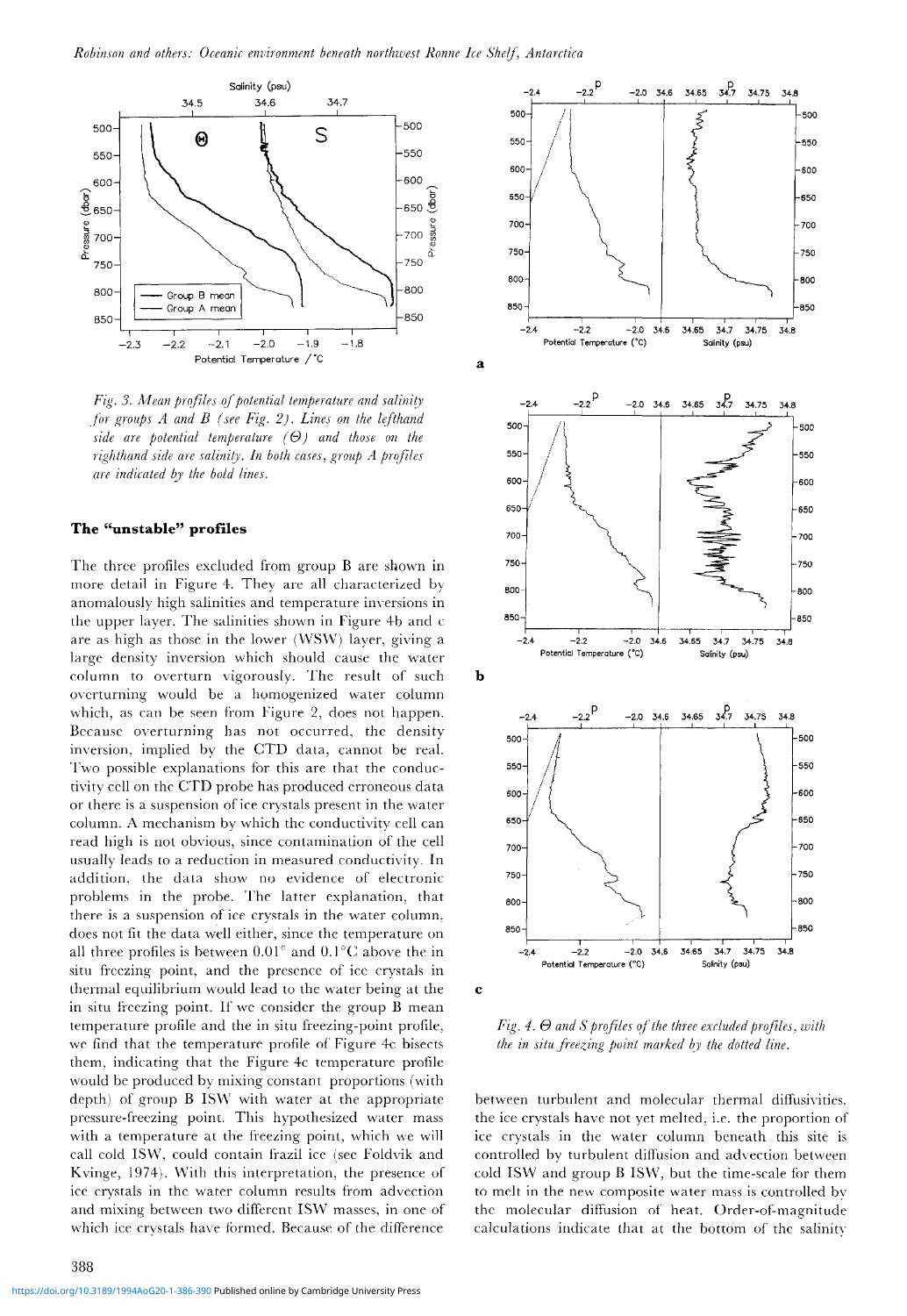inversions ( $\sim$ 600 dbar on Figure 4b and c) ice crystals will melt in a time-scale of the order of seconds, while near the ice-shelf base the time-scale will be of the order of minutes. Looking at the profiles in the context of these time-scales, it would appear that: in Figure 4c advection has only just ceased or is still occurring and that melt is occurring mainly at the lower edge of the intrusion; in Figure 4b advection has ceased and ice crystals are in the proccss of melting; in Figure 4a the water column above the lower layer is approximately isohaline, indicating that melt would have been going on for several minutes, removing ice from all but the very top of the water column. The noise on the salinity records may be explained in the upper layer by the melting of ice crystals, and below the salinity inversion by the turbulent overturning of water which the ice crystals have risen above, removing the stabilizing effect of their buoyancy. This may also explain why the salinity in the lower layer of Figure 4c is reduced, though the limited data prcvent a comprehensive explanation of such a complicated process.

Since the profile in Figure 4c appears to show the most recent signs of advection, we can try to calculate the proportion of ice that would be required to stabilize thc salinity inversion. Assuming the composite water mass has a bulk-density profile less than or equal to the average profile for group B, because overturning does not take place, the proportion of ice crystals must be-greater than 1.2%0by volume. Using the salinity of the water below the salinity inversion as a bulk salinity gives proportions of ice crystals of 1.6 and  $2\%$ , respectively, for Figure 4c and b, though this will have been increased if mixing with water from the pycnocline has occurred. If we then assume that ice crystals mix in the same way as heat, and that cold IS\V is at the in situ freezing point, the concentration of ice crystals in cold ISW would have been greater than 3‰ by volume.

#### **The thermistor cable temperature record**

Immediately after the deployment of the thermistor cable, it was logged for 2d at 5 min intervals before being left for the winter with a logging interval of 80 min. The 2 d record is shown in Figure 5. The variations in temperature of each thermistor indicate that the cable is swinging in the tidal currents with the thermistors passing up and down through the water column. Simple hydrodynamic modelling (e.g. Steele and Morrison, 1992) of the cable's behaviour suggests that the currents have maximum speeds of around  $0.5 \text{ m s}^{-1}$  and minimum speeds of under  $0.1 \text{ m s}^{-1}$ , assuming no variation in velocity through the water column, These values are in broad agreement with velocities measured at the ice front (Gammelsrød and Slotsvik, 1981). The record also demonstrates the occasional presence of a colder water mass, whcn the temperature of the whole water column drops, and the upper layer reaches temperatures lower than seen in the CTD profiles, Figure 5 shows the recovery from one such "cold event" takes 2-3 h.

Figure 6 shows that "cold events" occur with a period of about 100 h. The only similar behaviour seen in the CTD profiles is from the three temperature profiles in Figure 4, which are depressed by  $\sim 0.01 - 0.02^{\circ}$ C below the mean profile, over the whole water column.



*Fig.* 5. 2*d sedian aJ the thermistor cable record. The record starts*  $4h$  *after the final*  $CTD$  *profile*  $(Fig, 2)$ *. Temperatures were logged at* 5*min intervals, Each solid line represents the record Jrom one of the ten thermistors, which were evenly spaced at* 35 *m intervals down the cable*, *starting 40 m below the ice-shelf base. Dashed lines mark times when the cable is believed to be hanging verticalfy in the water column.*



*Fig.* 6. *70 d temperature record from the uppermost thermistor, with a logging interval of 80 min, The record has been 10w-paSJji'ltered with a wt-off of* 24 *h to remove*  $any$  *tidal signal*.

#### **DISCUSSION**

The most general result from this work has been the observation of unmodified WSW below the ice shelf at a considerable distance from the ice front. The idea of shelf water flowing underneath the ice shelf was originally postulated by Seabrooke and others (197]) and expanded upon by Jacobs and others (1979).

In addition, the data show that the water column exists in two different conditions, as defined by groups A and B above. This is seen on both the CTD data and the thermistor record: 3 h before the deployment of the thermistor cable, the CTD profiles indicate that the characteristics of the water column fall within group B. The short thermistor record shows that temperature of the water column is initially colder, with upper-layer temperatures of about  $-2.30^{\circ}$ C. Temperatures this low